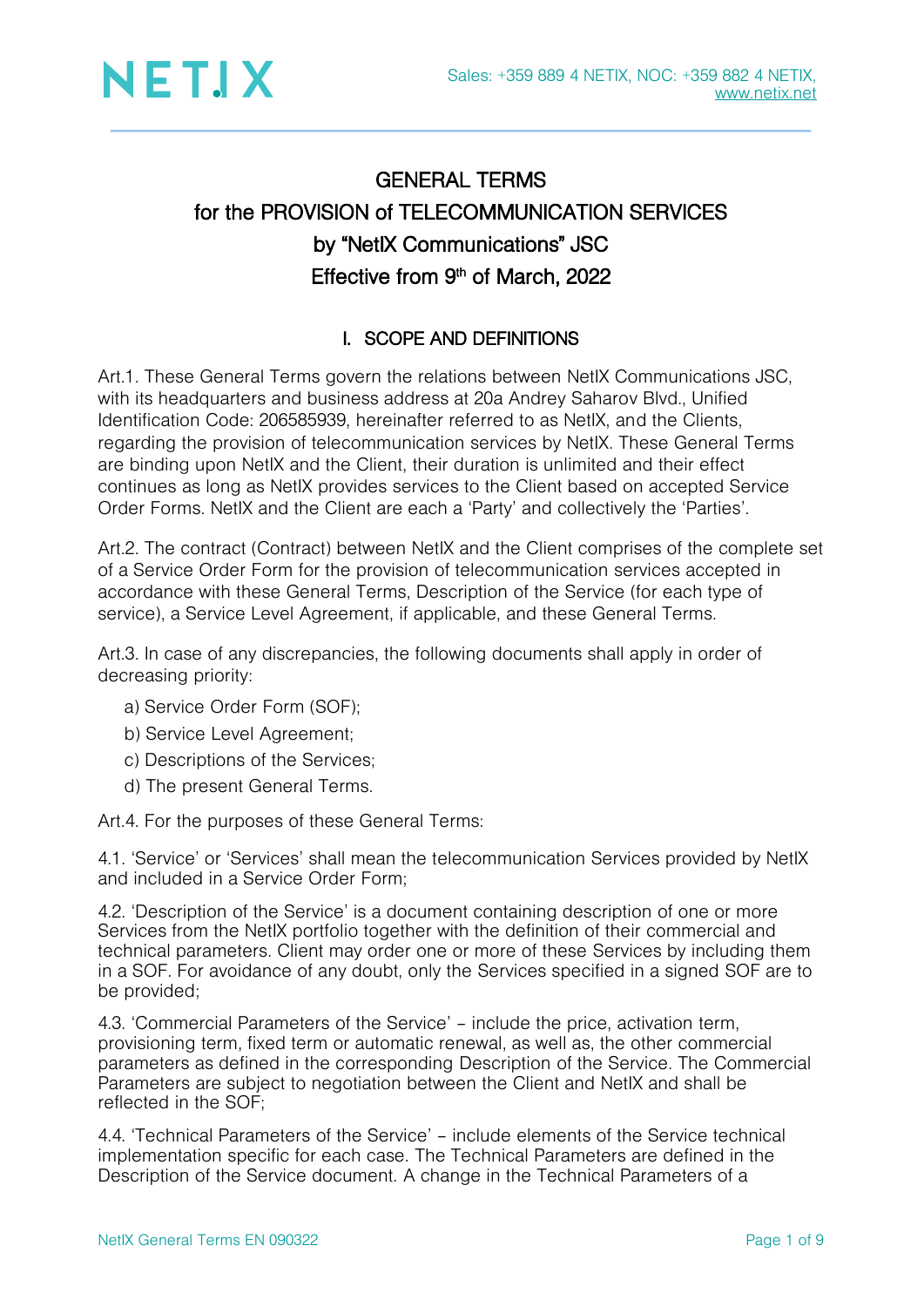particular Service does not affect the commercial conditions or the use of the Service by the Client. The Technical Parameters are not part of the SOF;

4.5. 'Service Level Agreement' (SLA) - describes the Service quality guarantees and maintenance conditions, including liquidated damages in case of deviation from the guaranteed availability;

4.6. 'Service Activation Date' shall mean the date on which NetIX begins the effective provision of a new Service to the Client or the effective date of a change in an already activated Service.

4.7. 'Service Activation Period' shall mean the period within which NetIX undertakes to activate a particular Service. It is specified in the SOF and starts running from the execution date of the SOF;

4.8. 'Acceptance Protocol' shall mean the protocol signed upon successful completion of the tests and the acceptance of the Services provided by NetIX on the part of the Client;

4.9. 'Service Period' shall mean the period specified in the Service Order Form for each particular service, during which NetIX undertakes to provide the service agreed upon with the accepted SOF. This period shall commence as of the Service Activation Date;

4.10. 'Billing Period' - shall mean the period of time on which basis the service is charged (monthly, annually, etc). The Billing Period shall be indicated in the SOF;

4.11. '(The) Network' shall mean one or more electronic communication networks used for the provision of the Services;

4.12. 'Node' shall mean a telecommunications equipment part of the NetIX network to which physical ports the Client is connected and receives the Services.

Art.5. Types of Services provided by NetIX via the Network

5.1. According to the period for the provision of the services:

a) 'fixed term services' - the provision of these services is terminated with the expiry of their Service Period.

b) 'services with automatic renewal' - the provision of these services continues after the expiry of their Service Period as described in [24.3. .](#page-6-0)

5.2. According to the payment terms Services are divided into such, paid before the start of the billing period (prepaid), paid in the billing period and paid after the billing period (post-paid).

5.3. According to the billing type the Services can be provided on a subscription basis or on actual usage basis. In case of subscription Services, the billing is based on the period during which the Client has access to the Service, regardless whether the Service is used. In case of Services billed based on actual usage, the Client gains access to the service and can use it on demand and billing is based on the actual use of the Service.

5.4. According to the recurrence of the Services, they are divided into one-time Services and recurring Services.

Art.6. Service Order Form (SOF)

6.1. Any SOF concluded between NetIX and the Client shall be considered valid as of the date of its signing by both parties.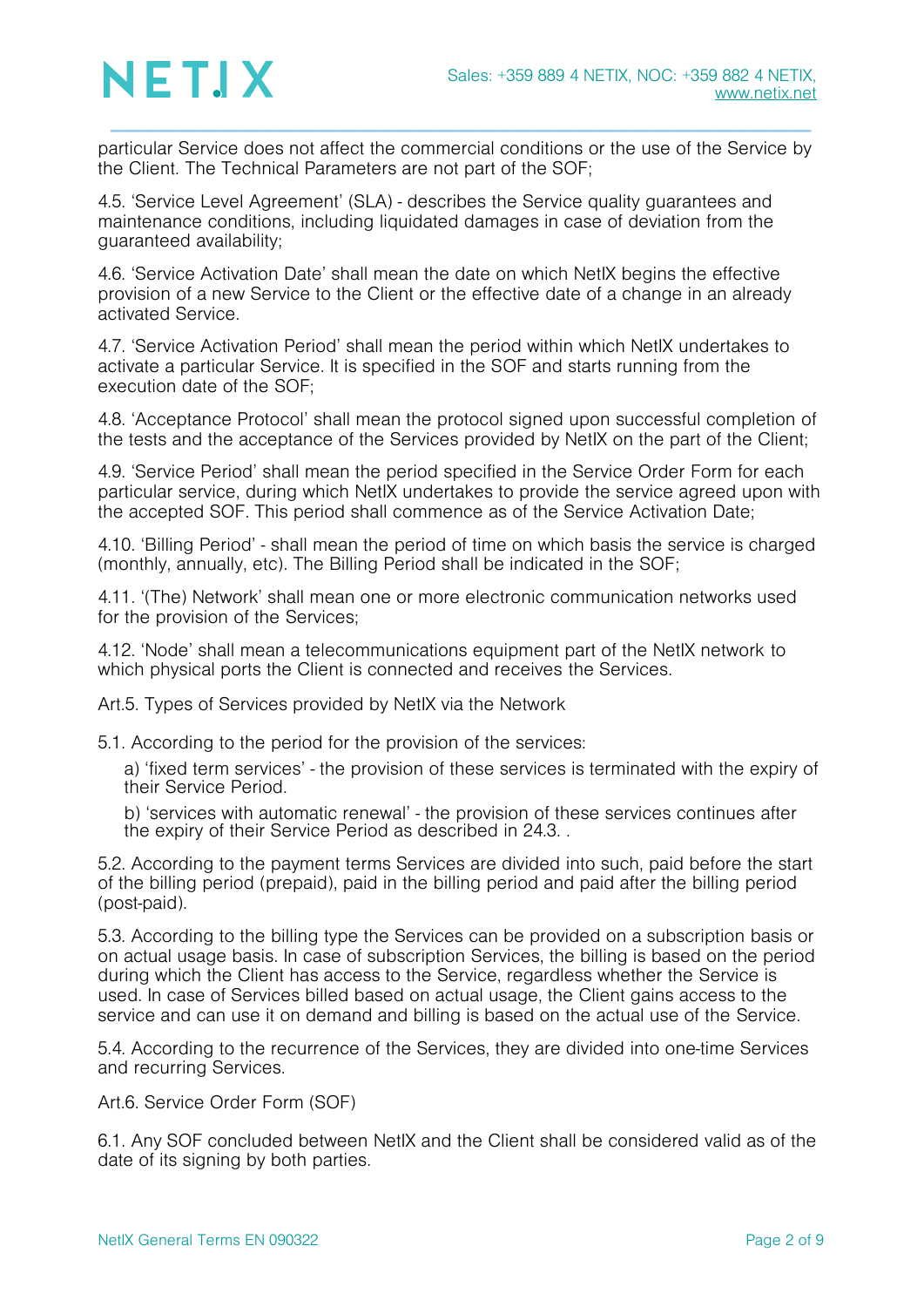

6.2. The SOF shall contain the identification information of both NetIX and the Client, contact persons, list of ordered Services, fees, Commercial Parameters of the Services, Service Activation Period, Service Period, etc.

6.3. By signing the SOF the Parties agree on:

6.3.1. The provision of one or more new Services, included in the section 'New and Amended Services';

6.3.2. Changes in existing Services. These Services are also included in the section 'New and Amended Services';

6.3.3. The termination of the Services, where the termination is executed by mutual consent of the parties. These Services are included in the "Services for Termination' section of the SOF;

6.3.4. The SOF may also contain a list of all services already provided by NetIX to the Client at the time of signing the SOF, whereby such services shall be listed in a separate section.

6.4. NetIX may provide Services free of charge for a limited period of time (zero fee in the SOF) even when the Service Order Form is not signed by the Client.

Art.7. Service Activation. Acceptance Protocol

7.1. The service activation shall be verified by an acceptance test. The duration and conditions of the acceptance test are specified in the Description of the Services.

7.2. The acceptance test is considered successful if the results correspond to the conditions specified in the Description of the Services.

7.3. NetIX shall start the provision of the Services after the successful completion of the acceptance test. This date is considered the Service Activation Date.

7.4. On the Activation Date, an Acceptance Protocol is signed certifying that the definition of the Service availability according to the Description of the Services is met. The Acceptance Protocol shall be signed by authorized representatives of the parties and constitutes an integral part of the Contract. Authorized representatives of the parties shall be considered their employees as well as other persons who may be reasonably assumed as able to verify the activation of the Services.

<span id="page-2-0"></span>7.5. In case the Acceptance Protocol is not signed and no objections have been raised within 5 days of the Activation Date concerning the Service quality, the Acceptance Test is deemed successful.

7.6. Any reasonable Client's objections shall be taken into account, the agreed changes shall be introduced and a new Acceptance Test shall be conducted.

#### II. RIGHTS, OBLIGATIONS AND RESPONSIBILITIES OF THE PARTIES

Art.8. NetIX is entitled:

8.1. to receive from the Client the fees in the amounts and pursuant to the payment terms, specified in the SOF;

8.2. to provide appropriate instructions to the Client for the proper use of the Services;

8.3. to suspend temporarily the Services provision during planned preventive maintenance of the Network or in case the Client breaches any obligations under art[.12.5.](#page-3-0)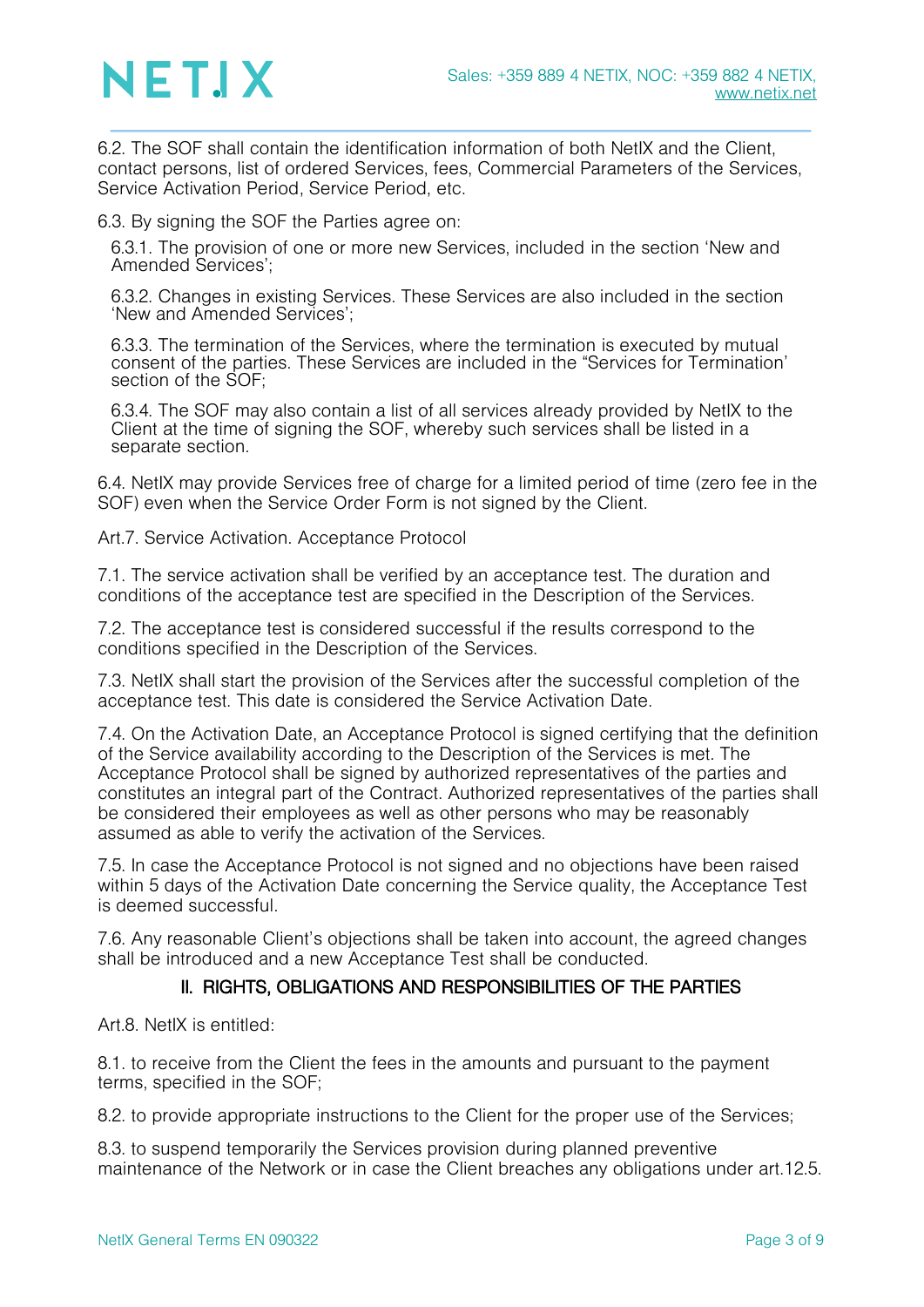

;

8.4. to modify the Technical Parameters and configurations of the Services provided that the Commercial Parameters of the Services are not changed and that the modifications are introduced only during the scheduled preventive maintenance;

Art.9. NetIX is obliged:

9.1. to provide the Services with a guaranteed quality and service level in accordance with the Service Level Agreement (where applicable) and the Description of the Services;

9.2. in cases of scheduled preventive maintenance which may lead to the interruption or degraded quality of the services, to notify the Client in accordance with the terms provided for in the Contract.

Art.10. Responsibility of NetIX

10.1. NetIX is responsible for the provision of the Services between the service termination points.

Art.11. The Client has the right:

11.1. to receive the Services with parameters and quality pursuant to the terms of the Contract;

11.2. to request and receive information regarding the use of the Services provided by NetIX<sup>.</sup>

Art.12. The Client is obliged:

12.1. to pay in time and in full the amounts due, determined in the SOFs.

12.2. to notify NetIX of any problems related to the use of the Services;

12.3. to fully assist NetIX in the provision and troubleshooting of the Services, as well as to provide the NetIX's representatives access to the Client's termination points for the Service provision;

12.4. to refrain from any changes to the equipment provided by NetIX and to refrain from connecting to it any devices which are not explicitly approved by NetIX;

<span id="page-3-0"></span>12.5. to refrain from:

12.5.1. disturbing the normal functioning, security or integrity of NetIX's Network or Services,

12.5.2. disturbing or obstruct the usage of NetIX's Services by its Clients,

12.5.3. damaging in any way the reputation of NetIX and

12.5.4. use of the Services in a way that may lead to liability for NetIX.

Art.13. The Client's inability to use the Services, due to reasons which NetIX is not responsible for, does not relieve the Client from the obligation to pay the agreed remuneration.

#### III. FORCE MAJEURE

Art.14. Neither party shall be liable for its delay of performance or its failure to perform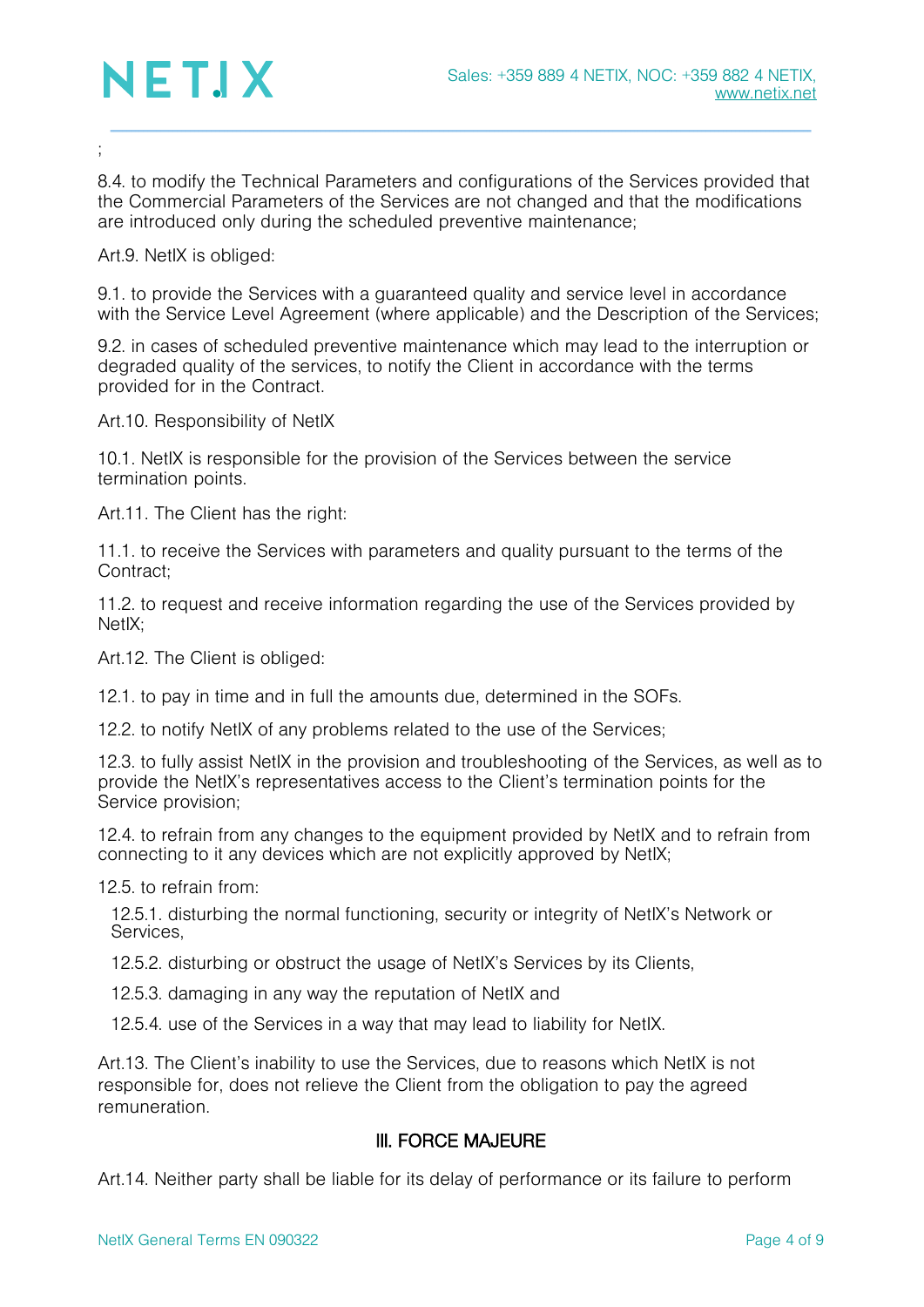

hereunder, due to force majeure circumstances, including but not limited to acts of God, fire, flood or other catastrophes, of government acts, national emergencies, insurrections, wars, acts of terrorism. Force majeure circumstances shall be considered any and all acts of third parties beyond NetIX's control which have led to inability of NetIX to provide the **Services** 

14.1. For the duration of the force majeure circumstances the execution of the obligations of the affected Party and the respective counter obligations of the other Party shall be temporarily suspended. The suspension of the obligations in this case shall not apply with respect to late payments due before the occurrence of the force majeure circumstance.

14.2. The affected Party is obliged to immediately notify in writing the other Party of the circumstances and restrictions imposed by it. In case of breach of this obligation an indemnification for the damages occurred shall be due.

14.3. Should the suspension period due to force majeure circumstance exceed 30 days, each Party may terminate the affected Service by written notice with acknowledgment of receipt to the other Party without indemnity. Any such termination does not relieve the Client from any payments due before termination.

### IV. PRICES. TERMS OF PAYMENT

Art.15. For the services provided, the Client shall pay to NetIX a remuneration, as follows:

15.1. With respect to the one-time services:

a) a fixed price for the service provided (one time fee);

15.2. With respect to the recurring services on a subscription basis:

a) a non-recurring fee for activation/modification (installation fee);

b) a recurring subscription price (subscription fee);

15.3. With respect to the services, billed on actual usage:

a) a usage fee;

15.4. Other fees specified in the SOF.

Art.16. Upon successful activation of the Service, but no later than 5 days after the duly signing of the Acceptance Protocol or immediately after the expiration of the term under Art.[7.5.](#page-2-0) , the Client shall pay NetIX the initial amount for each Service, including:

a) a non-recurring fee for the activation/modification (installation fee);

b) Subscription fee/fees as follows: i) for recurring Services paid before the beginning of the Billing Period, a first subscription fee, calculated according to [Art.20. a](#page-5-0)nd a second subscription fee or ii) for recurring Services paid in the Billing Period, a first subscription fee, calculated according to [Art.20.](#page-5-0) ;

c) other fees (if any).

Art.17. The Client shall pay the agreed fees till the particular dates specified in the SOF.

Art.18. NetIX shall send to Client invoices in electronic form by e-mail.

Art.19. Recurring services shall be charged from the Activation date to the Termination date.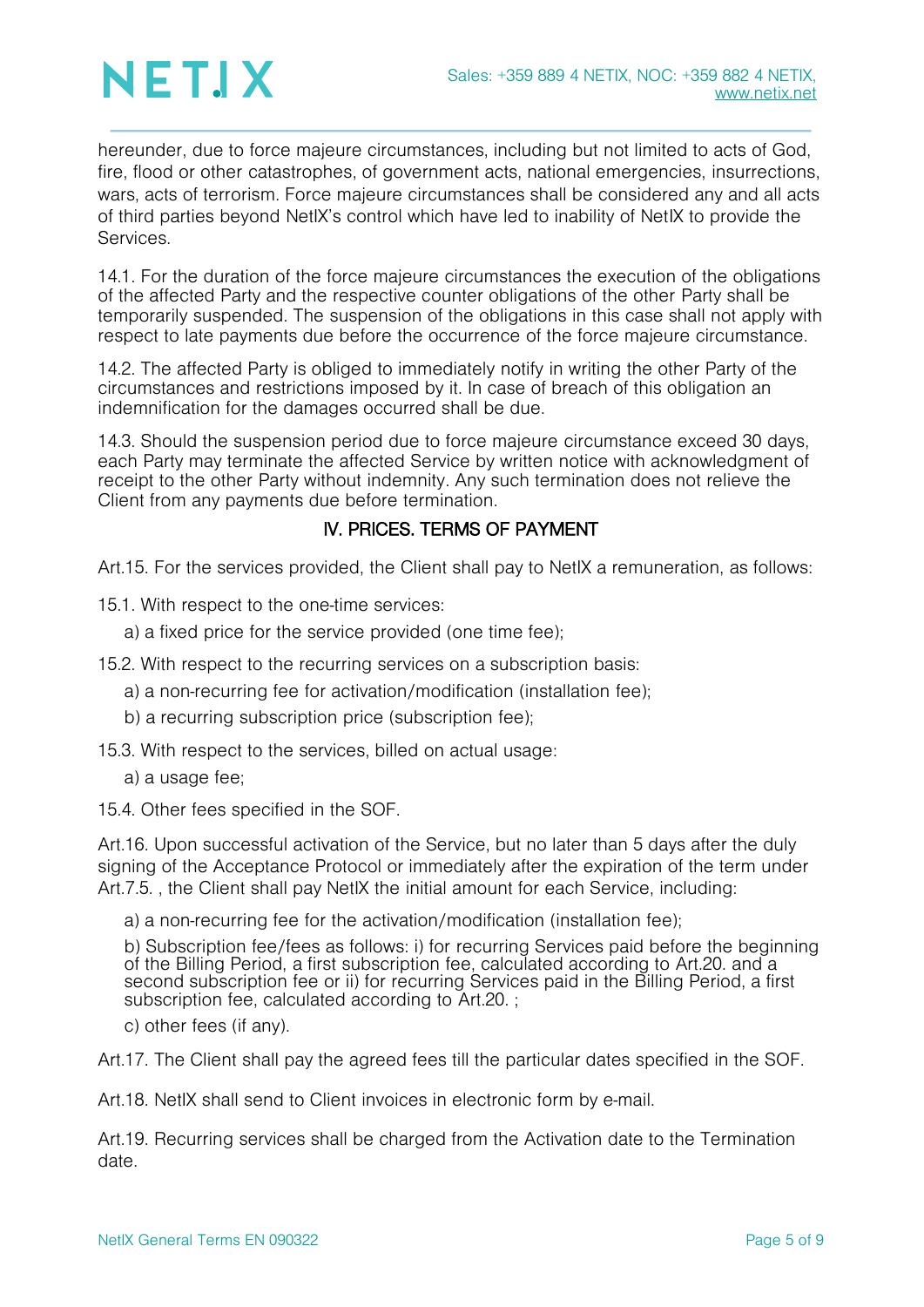<span id="page-5-0"></span>Art.20. A subscription fee in proportion to the time during which a recurring Service has been provided shall be due for the first and the last Billing Period of its provision.

Art.21. The fees for Services provided shall be paid by bank transfer to the NetIX's bank account specified in the SOF.

21.1. All fees unless otherwise indicated, are VAT excluded. Not receiving an invoice does not relieve the Client from the obligation to pay the fees on time.

21.2. Upon payment by bank transfer, the payment shall be considered effected on the date of receipt of the amounts in the NetIX' account.

21.3. All commissions, fees and other expenses of the Client's bank and intermediary banks in connection with the bank transfer shall be borne by Client.

### V. DEFAULT

Art.22. Default by NetIX

22.1. In cases of deviation from the guaranteed Service availability, the Client may request, and NetIX shall be obliged to pay liquidated damages. The exact amount and the method of calculation of the liquidated damages are defined in the Service Level Agreement.

22.2. The total amount of the liquidated damages for a certain period, during which the availability of a Service is calculated, may not exceed the fee for that Service for the same period.

22.3. Recovery requests for the liquidation damages under the preceding article shall be submitted by the Client to NetIX in writing within 30 days after the end of the Billing Period during which the Service availability is below the guaranteed level in the SLA. Upon reasonable claims, NetIX shall issue credit notes.

22.4. NetIX shall not be obliged to pay the liquidated damages in cases where the deviation from the service availability time is due to force majeure, reasons beyond the termination points for the Service provision, or preventive maintenance carried out by NetIX according to the Contract.

Art.23. Default by the Client. Temporary Sanctions

23.1. In case of delayed payment, NetIX is entitled to receive liquidated damages amounting to 0.5 % of the outstanding receivables for each day of delay, until full payment.

23.2. In case of delayed payment and following a 10-day prior written notice, NetIX may suspend the provision of the Service. This does not deprive NetIX of the right to terminate the Contract entirely or partially in respect of the Service for which the Client has not paid the amounts due. In this case the Client shall pay a penalty in the amount of the recurrent fees for the Service provision for the suspension period. The Service provision shall be restored after the Client pays all amounts due under the SOF, including the liquidated damages.

### VI. TERMINATION

Art.24. The Services shall be terminated as follows:

24.1. Each Service may be terminated by mutual consent of the parties expressed in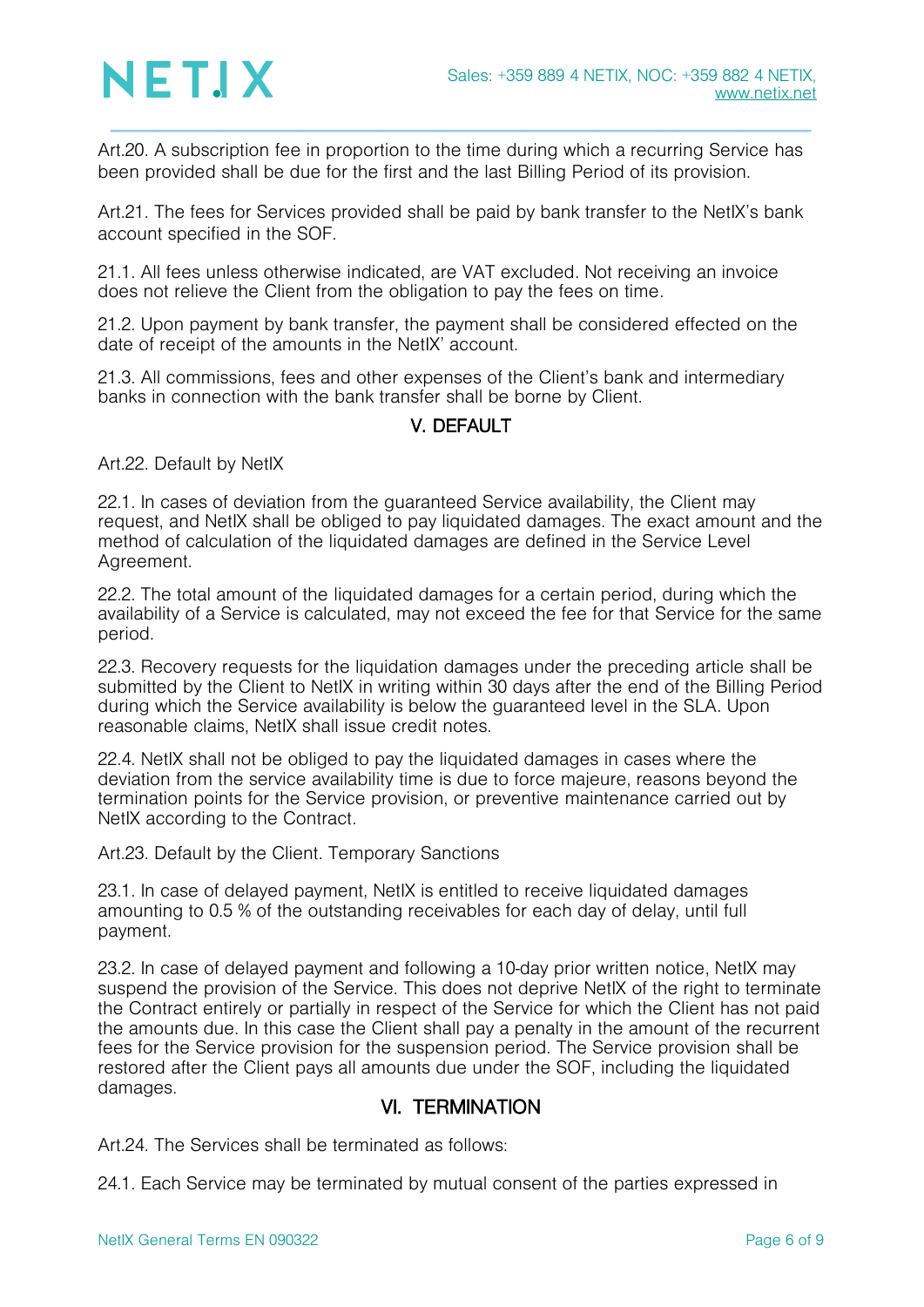# NETIX

#### written form;

24.2. The provision Services with of fixed end, they shall be ceased at the expiry of the Service Period;

<span id="page-6-0"></span>24.3. Services with automatic renewal, the provision of these Services shall continue after the expiry of their Service Period for unlimited number of subsequent periods, where each of them is equal to the Billing Period for the respective Service. Partial or full termination of the Contract after its automatic renewal shall be made after a written notification has been given by one of the Parties, not less than 1 month. If the Billing period is less than 1 month, the notice of termination is equal to the respective Billing period.

Art.25. Termination by the Client in case of delayed activation

25.1. In case of Service activation delay the Client may partially cancel the Contract in relation to a particular Service by giving a written notice to NetIX granting an additional 30 day period for the activation of the Service. If the service is not activated in the 30-day period provided, the Contract shall be considered terminated in respect of this Service.

Art.26. Termination by NetIX

26.1. If the Client fails to pay the initial amount for a particular Service in time, NetIX is entitled to terminate the Contract in respect of this Service by giving a written notice to the Client, by which grants additional 15 day period for the payment of the initial amount. With the expiry of this period the Contract shall be considered terminated in relation to this Service and NetIX shall cease its provision, unless the outstanding amount is fully paid to NetIX together with the liquidated damages due in the meantime.

26.2. In case of delayed payment exceeding 30 days, NetIX is entitled to terminate the Contract partially in respect to the Service for which the delayed payment relates by giving a written notice to the Client which provides an additional payment term. With the expiration of the additional payment term NetIX shall cease service provision unless the Client has paid all due sums including liquidated damages in the meantime.

26.3. NetIX may terminate the contract immediately, if the Client does not remedy any breach of Art. [12.5](#page-3-0) above;

26.4. Beyond the above situations, NetIX is entitled to terminate the Contract fully or partially (in relation to a particular service) upon Client's non-compliance with any other obligation.

Art.27. Liquidated damages upon termination due to Client's breach

Upon the full or partial termination of the Contract due to Client's breach, the Client shall owe NetIX liquidated damages in the amount of the remaining subscription fees for the terminated Services until the expiration of their Service Period.

Art.28. Early termination of a fixed term contract by the Client

In case of full or partial termination of a fixed term contract by the Client, the latter shall indemnify NetIX with the amount of all fees due for the terminated services until the end of the contract term.

### VII. LIMITATION OF LIABILITY

Art.29. Neither party shall be liable for any indirect, incidental or consequential loss or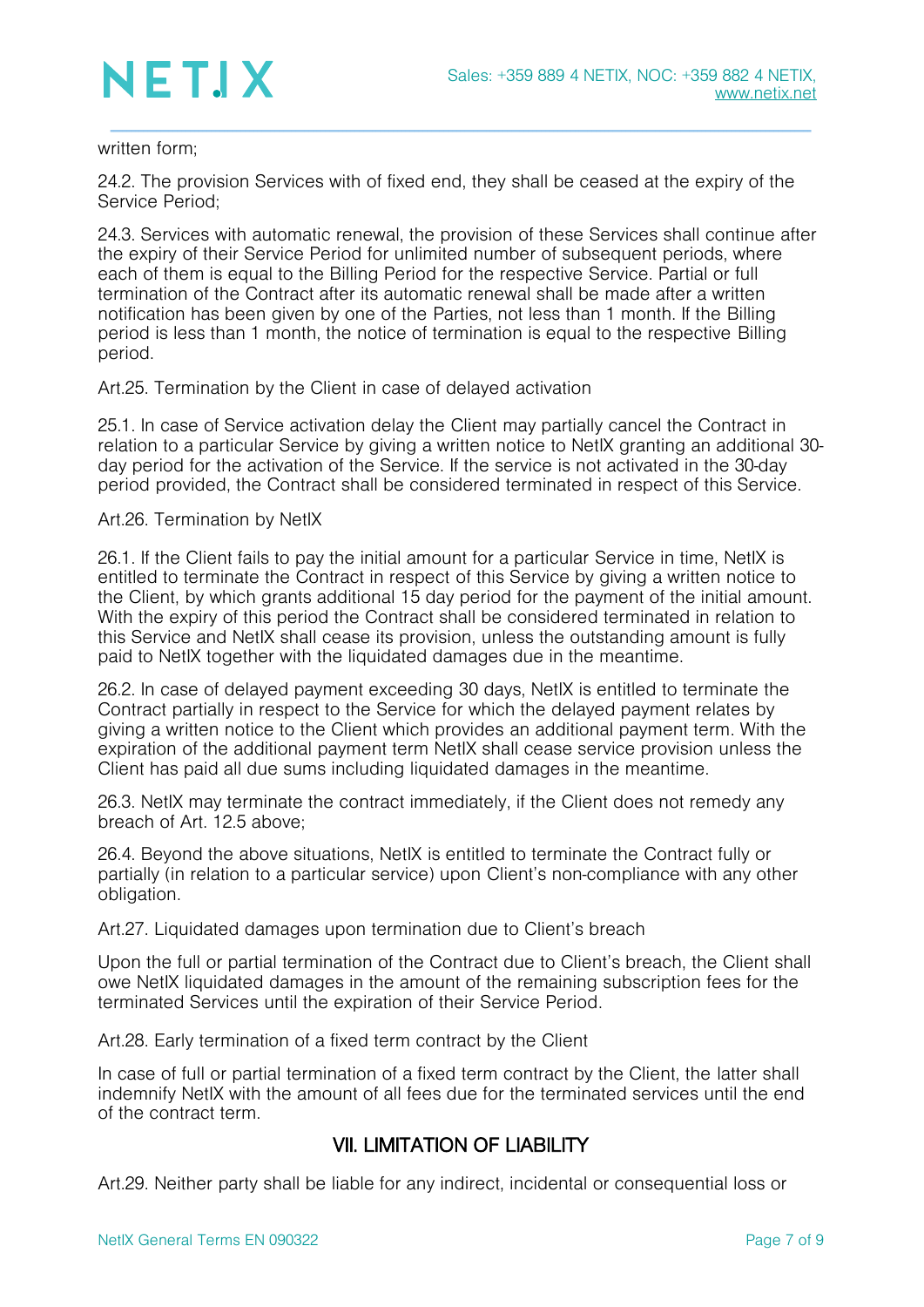# NETIX

damages, including lost revenues or profits. Either party's liability in contract, tort, or otherwise, including any liability for negligence whatsoever arising out of or in connection with the performance of its obligations hereunder but excluding liability attributable to either party's gross negligence or wilful misconduct, shall be limited to direct damages.

Art.30. NetIX liability to the Client to provide services in accordance with the relevant service level shall be limited to the amount payable to Client by way of liquidated damages as set out in the SLA except in cases of gross negligence or wilful misconduct.

Art.31. In case the Client uses NetIX Audio-video distribution services, NetIX shall not bear the responsibility for the acquisition, payment and or in any other way securing the intellectual property of the content being distributed.

Art.32. The Client shall have the sole editorial liability for the content of its service (for example television and radio – programs). The Client service may not consist of any content that the Client is not entitled to broadcast according to applicable legislation, including but not limited to restrictions on advertising, home-shopping, lottery, betting, games and tele-marketing. Furthermore, the Client shall have the sole liability in terms of the intellectual property rights (copyrights and related rights) of the content of its service according to applicable legislation. Applicable legislation shall mean any present or future laws, regulations, directives or conventions made by any competent authority in any country that may exercise jurisdiction over the activities covered by this Contract to the extent that such laws or regulations are applicable at the relevant time.

Art.33. The Client shall be liable for, and indemnify NetIX against, all claims by third parties in relation to its service, the transmitted programs, to program rights, program licenses, copyright and other intellectual property rights and authorizations related to the transmission of the client service

Art.34. The Client shall ensure that during the term of this Contract all rights, licenses and authorizations required by the applicable law are obtained.

### VIII. OTHER TERMS AND CONDITIONS

Art.35. No rights or licenses are granted by the Contract with respect to software. NetIX does not grant and the Client does not acquire copyrights and/or any other intellectual property rights relating to the Services provided by NetIX to the Client.

Art.36. The Client hereby grants to NetIX a free and non-exclusive license to use its company name and/or trade mark as follows: i.) as part of NetIX presentation and advertising materials; ii) in clients lists published at company's website where NetIX clients and partners are enumerated.

Art.37. While the Contract is in force and for a period of 1 year following its termination each Party shall be obliged not to reveal to third parties and shall keep in confidence facts, information, decisions and data in relation to the commercial activity of the other party, marked as confidential or which may reasonably be deemed to be confidential. Each Party shall ensure that its employees and sub-contractors shall comply with the same confidentiality restrictions as the ones stipulated herein. Commercial parameters and conditions of the Contract are confidential information.